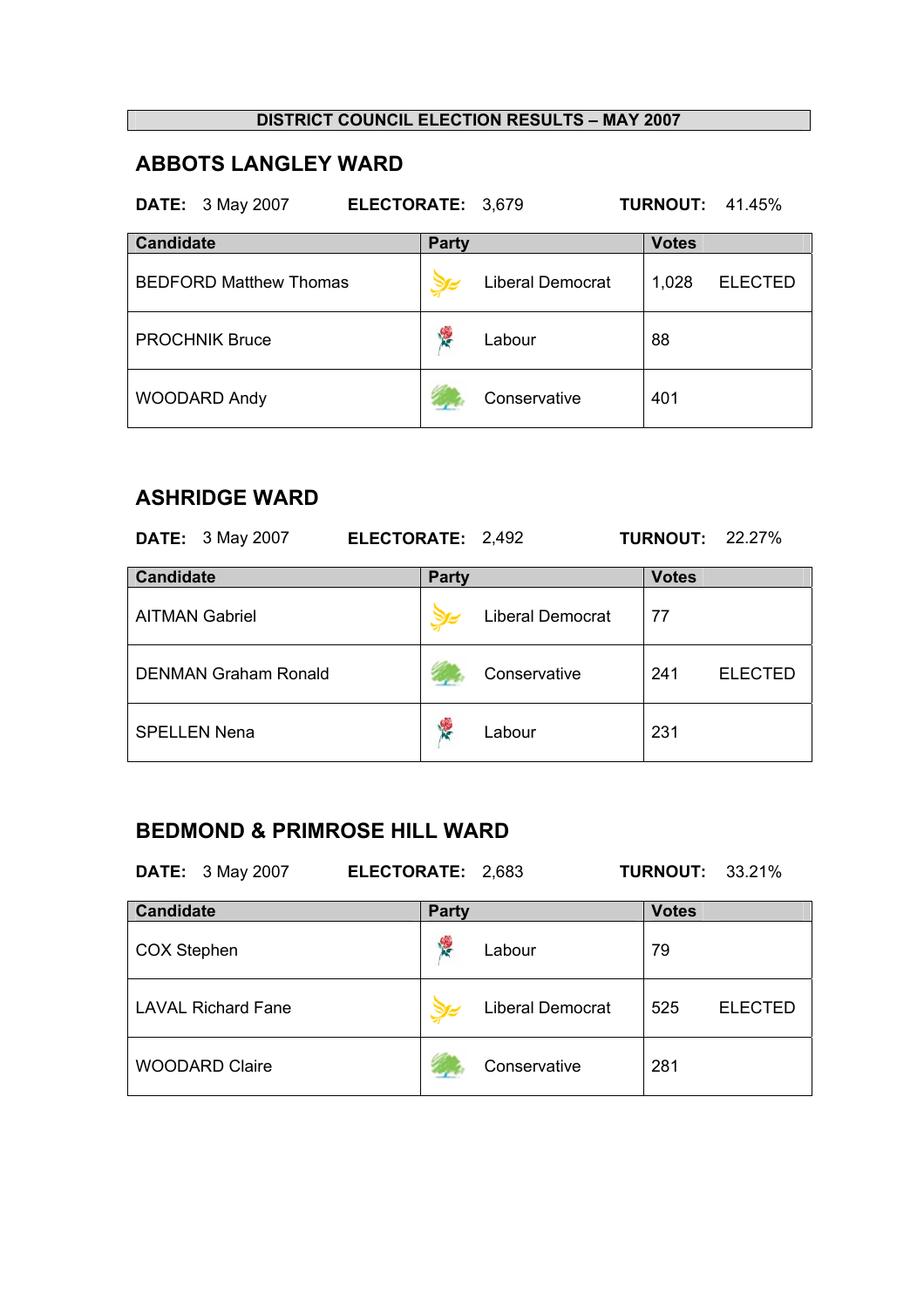## **CARPENDERS PARK WARD**

**DATE:** 3 May 2007 **ELECTORATE:** 3,990 **TURNOUT:** 41.35%

| <b>Candidate</b>                  | <b>Party</b> |                         | <b>Votes</b> |                |
|-----------------------------------|--------------|-------------------------|--------------|----------------|
| <b>HAMES Pam</b>                  |              | <b>Liberal Democrat</b> | 1,003        | <b>ELECTED</b> |
| <b>KING Stephen Michael James</b> | ķ.           | Labour                  | 72           |                |
| <b>LEWELL Craig</b>               |              | Conservative            | 448          |                |
| <b>SHANKS Andrew Jonathan</b>     | <b>DELP</b>  | UK Independence         | 125          |                |

## **CHORLEYWOOD WEST WARD**

| <b>DATE:</b> 3 May 2007   | ELECTORATE: 4,113  |                         | <b>TURNOUT: 52.95%</b>  |
|---------------------------|--------------------|-------------------------|-------------------------|
| <b>Candidate</b>          | <b>Party</b>       |                         | <b>Votes</b>            |
| <b>BOOTH Richard Mark</b> |                    | Conservative            | 933                     |
| <b>GREEN Barbara</b>      |                    | <b>Liberal Democrat</b> | 1,163<br><b>ELECTED</b> |
| <b>KAMEI Tina Theresa</b> | <b>Green Party</b> | <b>Green Party</b>      | 78                      |

### **CROXLEY GREEN WARD**

| 3 May 2007<br><b>DATE:</b><br>ELECTORATE: 4,212 |              |                         | <b>TURNOUT:</b> | 38.49%         |
|-------------------------------------------------|--------------|-------------------------|-----------------|----------------|
| <b>Candidate</b>                                | <b>Party</b> |                         | <b>Votes</b>    |                |
| <b>DANN Leighton Glyn</b>                       |              | <b>Liberal Democrat</b> | 977             | <b>ELECTED</b> |
| <b>ENGLEFIELD Mark</b>                          |              | Conservative            | 512             |                |
| <b>WYNNE-JONES David Stephen</b>                | <b>RES</b>   | Labour                  | 123             |                |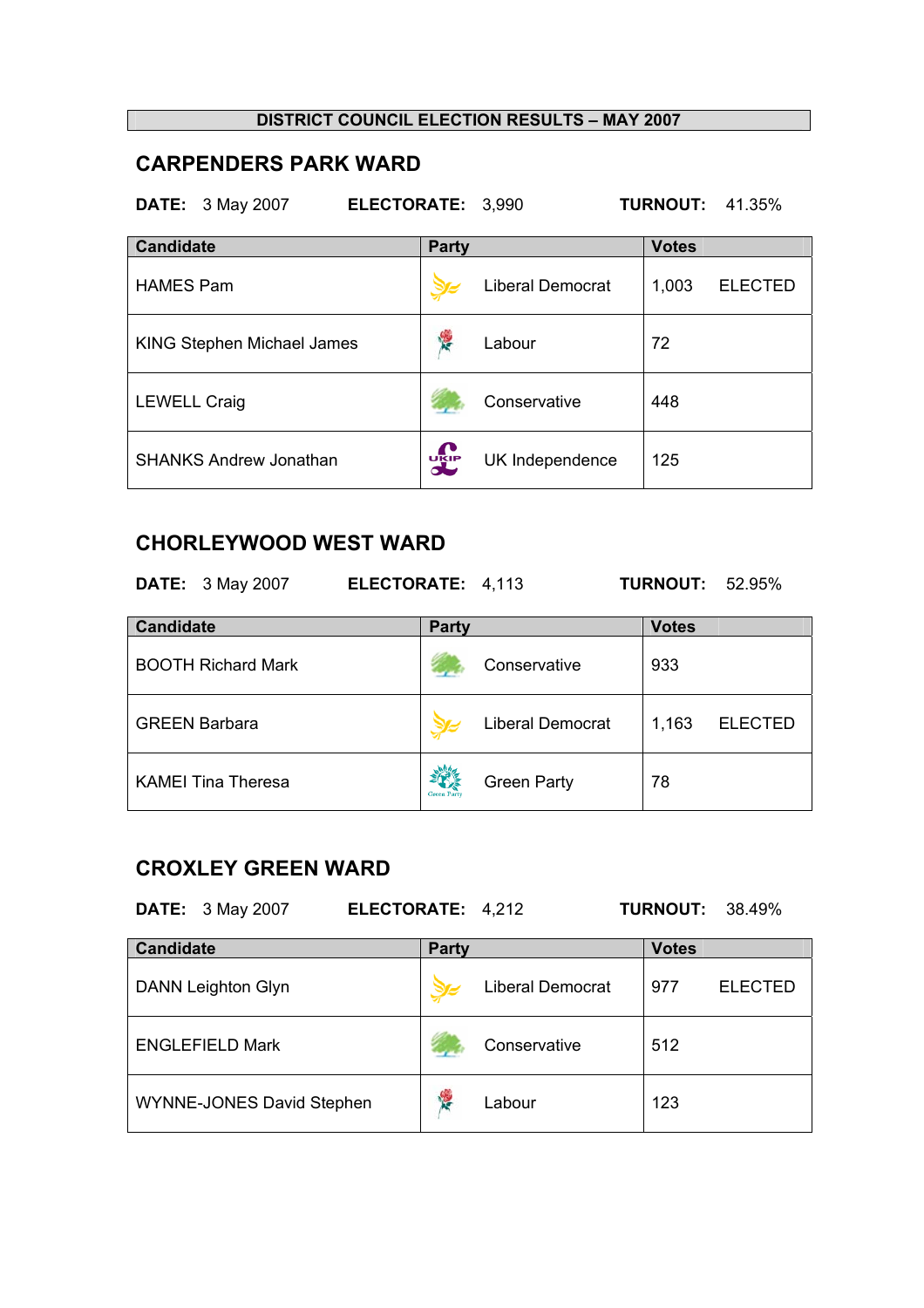# **CROXLEY GREEN NORTH WARD**

|  | <b>DATE:</b> 3 May 2007 | <b>ELECTORATE: 2,586</b> |  | <b>TURNOUT: 43.04%</b> |  |
|--|-------------------------|--------------------------|--|------------------------|--|
|--|-------------------------|--------------------------|--|------------------------|--|

| <b>Candidate</b>        | <b>Party</b> |                         | <b>Votes</b> |                |
|-------------------------|--------------|-------------------------|--------------|----------------|
| LLOYD Christopher Simon |              | <b>Liberal Democrat</b> | 841          | <b>ELECTED</b> |
| <b>REDMAN David</b>     |              | Conservative            | 266          |                |

## **CROXLEY GREEN SOUTH WARD**

| <b>DATE:</b> 3 May 2007   | ELECTORATE: 2,656 |                         | <b>TURNOUT: 35.99%</b> |                |
|---------------------------|-------------------|-------------------------|------------------------|----------------|
| <b>Candidate</b>          | <b>Party</b>      |                         | <b>Votes</b>           |                |
| <b>BRADING Philip</b>     |                   | <b>Liberal Democrat</b> | 705                    | <b>ELECTED</b> |
| <b>WORRALL Jacqueline</b> |                   | Conservative            | 233                    |                |

## **HAYLING WARD**

| <b>DATE:</b> 3 May 2007 | ELECTORATE: 2,505 |                         | <b>TURNOUT: 21.16%</b> |
|-------------------------|-------------------|-------------------------|------------------------|
| <b>Candidate</b>        | <b>Party</b>      |                         | <b>Votes</b>           |
| <b>BUTWICK Malcolm</b>  |                   | Conservative            | 162                    |
| LOWES David John        |                   | <b>Liberal Democrat</b> | 87                     |
| <b>REDSHAW Phil</b>     | <b>RE</b>         | Labour                  | 274<br><b>ELECTED</b>  |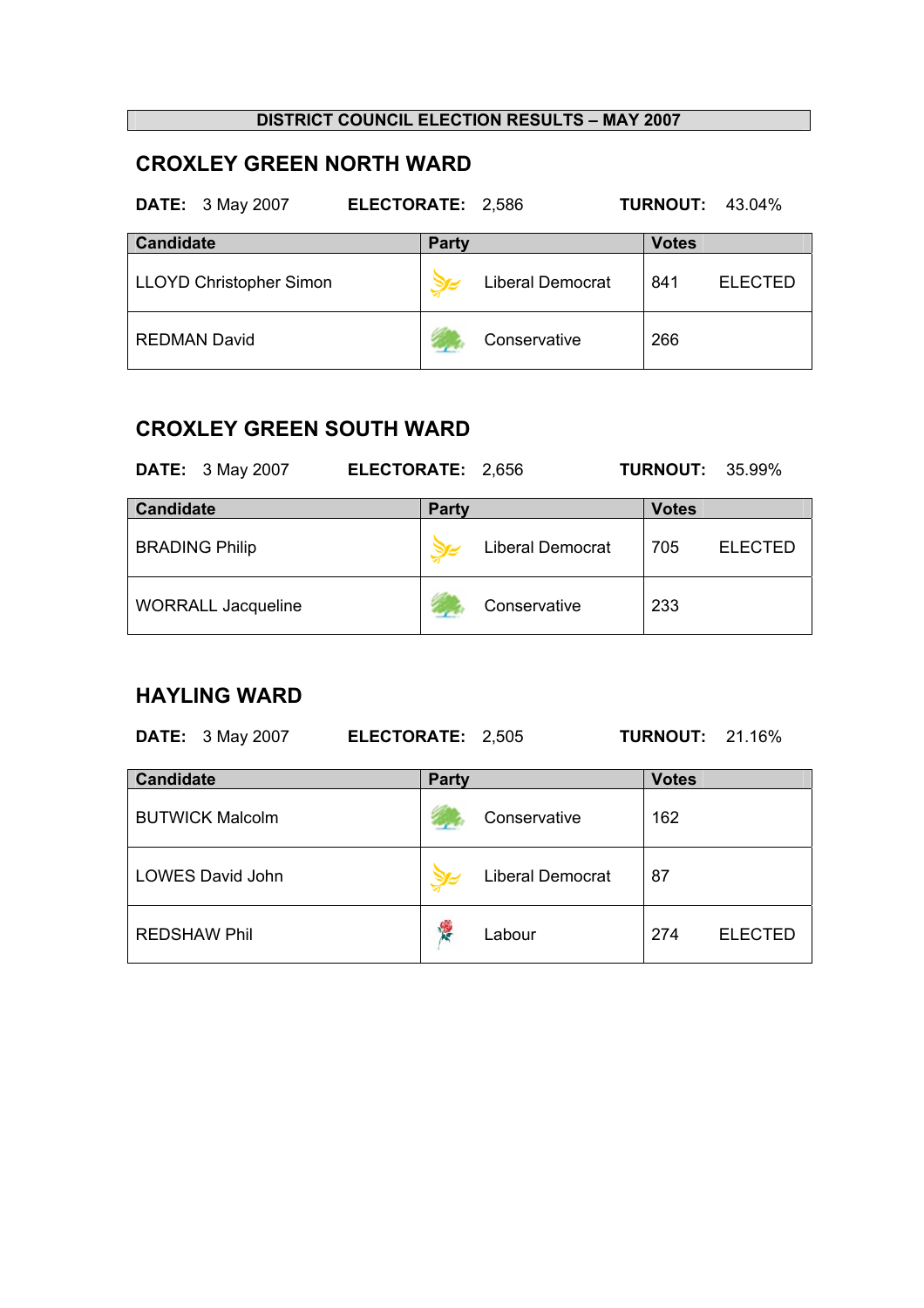## **LANGLEYBURY WARD**

**DATE:** 3 May 2007 **ELECTORATE:** 3,563 **TURNOUT:** 34.72%

| <b>Candidate</b>               | <b>Party</b>            | <b>Votes</b>          |
|--------------------------------|-------------------------|-----------------------|
| <b>BROCKHURST Barbara Anne</b> | Conservative            | 244                   |
| <b>GOGGINS Paul Vincent</b>    | <b>Liberal Democrat</b> | 839<br><b>ELECTED</b> |
| <b>SUTTON John Francis</b>     | Labour                  | 146                   |

## **LEAVESDEN WARD**

|                   | <b>DATE:</b> 3 May 2007                                                | ELECTORATE: 3,909 |              |                         | <b>TURNOUT: 31.67%</b> |                |
|-------------------|------------------------------------------------------------------------|-------------------|--------------|-------------------------|------------------------|----------------|
| <b>Candidate</b>  |                                                                        |                   | <b>Party</b> |                         | <b>Votes</b>           |                |
|                   | <b>ARTHUR Peter John Summers</b>                                       |                   | <b>SE</b>    | Labour                  | 67                     |                |
|                   | <b>GILES-MEDHURST Stephen</b><br><b>Bernard Albert Frederick Henry</b> |                   |              | <b>Liberal Democrat</b> | 952                    | <b>ELECTED</b> |
| <b>TUCK Wally</b> |                                                                        |                   |              | Conservative            | 217                    |                |

# **MAPLE CROSS AND MILL END WARD**

**DATE:** 3 May 2007 **ELECTORATE:** 3,677 **TURNOUT:** 32.15%

| <b>Candidate</b>  | <b>Party</b> |                         | <b>Votes</b> |                |
|-------------------|--------------|-------------------------|--------------|----------------|
| NICHOLLS Edna May |              | Conservative            | 353          |                |
| <b>SHAW Ann</b>   |              | <b>Liberal Democrat</b> | 819          | <b>ELECTED</b> |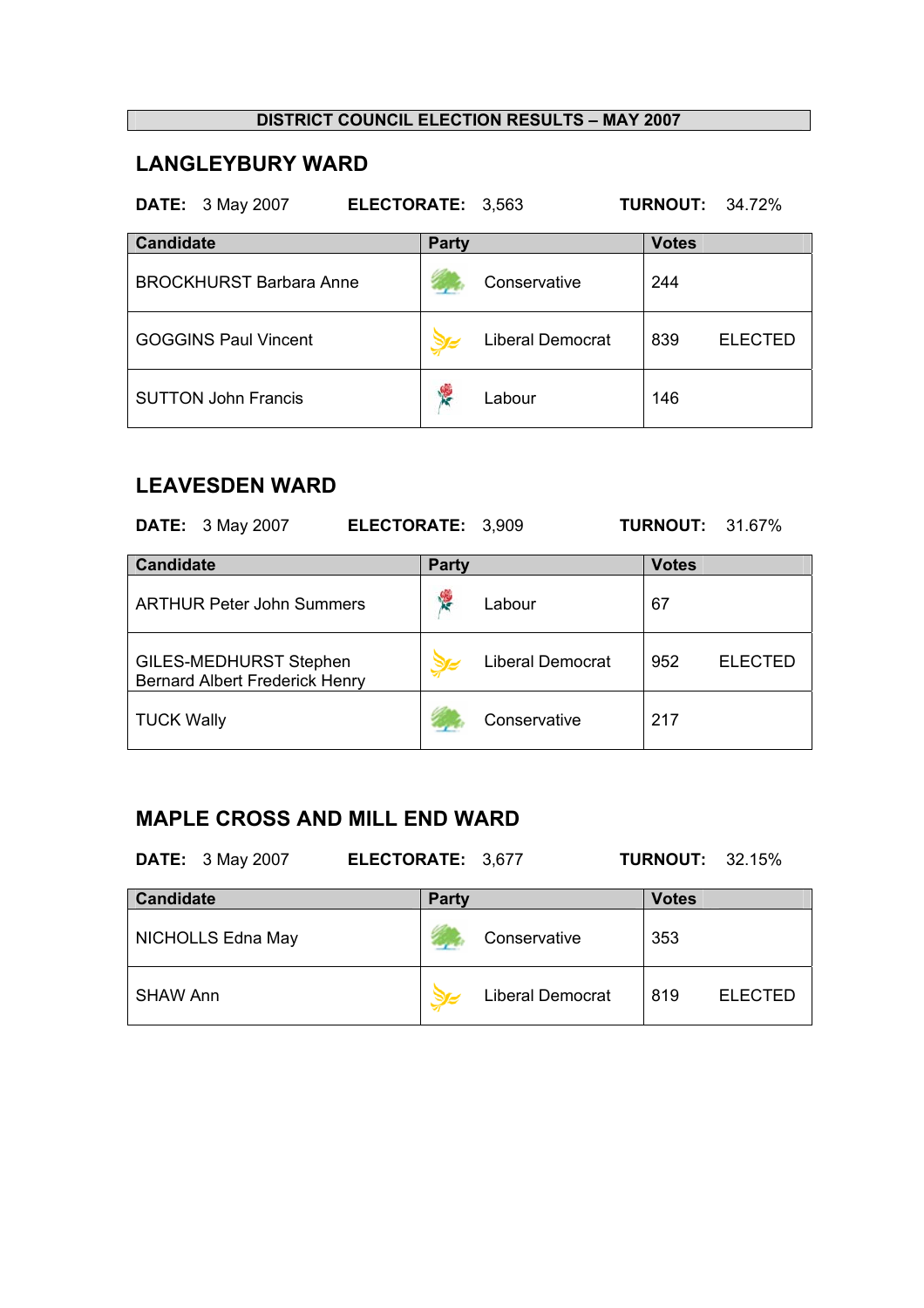# **MOOR PARK & EASTBURY WARD**

**DATE:** 3 May 2007 **ELECTORATE:** 4,357 **TURNOUT:** 32.77%

| <b>Candidate</b>                     | <b>Party</b>       |                         | <b>Votes</b> |                |
|--------------------------------------|--------------------|-------------------------|--------------|----------------|
| <b>ASQUITH Jeremy Edmund Campion</b> |                    | <b>Liberal Democrat</b> | 229          |                |
| <b>LEWIS Andy</b>                    | <b>Green Party</b> | <b>Green Party</b>      | 101          |                |
| <b>SANGSTER Ralph</b>                |                    | Conservative            | 1,096        | <b>ELECTED</b> |

# **NORTHWICK WARD**

| <b>DATE:</b> 3 May 2007   | ELECTORATE: 3,493 |                         | <b>TURNOUT: 23.45%</b> |                |
|---------------------------|-------------------|-------------------------|------------------------|----------------|
| <b>Candidate</b>          | <b>Party</b>      |                         | <b>Votes</b>           |                |
| <b>FELDMAN Alan</b>       |                   | <b>Liberal Democrat</b> | 246                    |                |
| <b>MACDONALD Alistair</b> |                   | Conservative            | 268                    |                |
| <b>SPELLEN Ron</b>        | Y.                | Labour                  | 299                    | <b>ELECTED</b> |

# **OXHEY HALL WARD**

| <b>DATE:</b> 3 May 2007<br>ELECTORATE: 2,523 |                 |                         | <b>TURNOUT:</b> | 42.41%         |
|----------------------------------------------|-----------------|-------------------------|-----------------|----------------|
| <b>Candidate</b>                             | <b>Party</b>    |                         | <b>Votes</b>    |                |
| <b>BULL Sheila</b>                           | <b>REGISTER</b> | Labour                  | 60              |                |
| <b>CLEMENTS Roy Sydney</b>                   |                 | Conservative            | 417             |                |
| <b>RAY Peter Charles</b>                     |                 | <b>Liberal Democrat</b> | 589             | <b>ELECTED</b> |